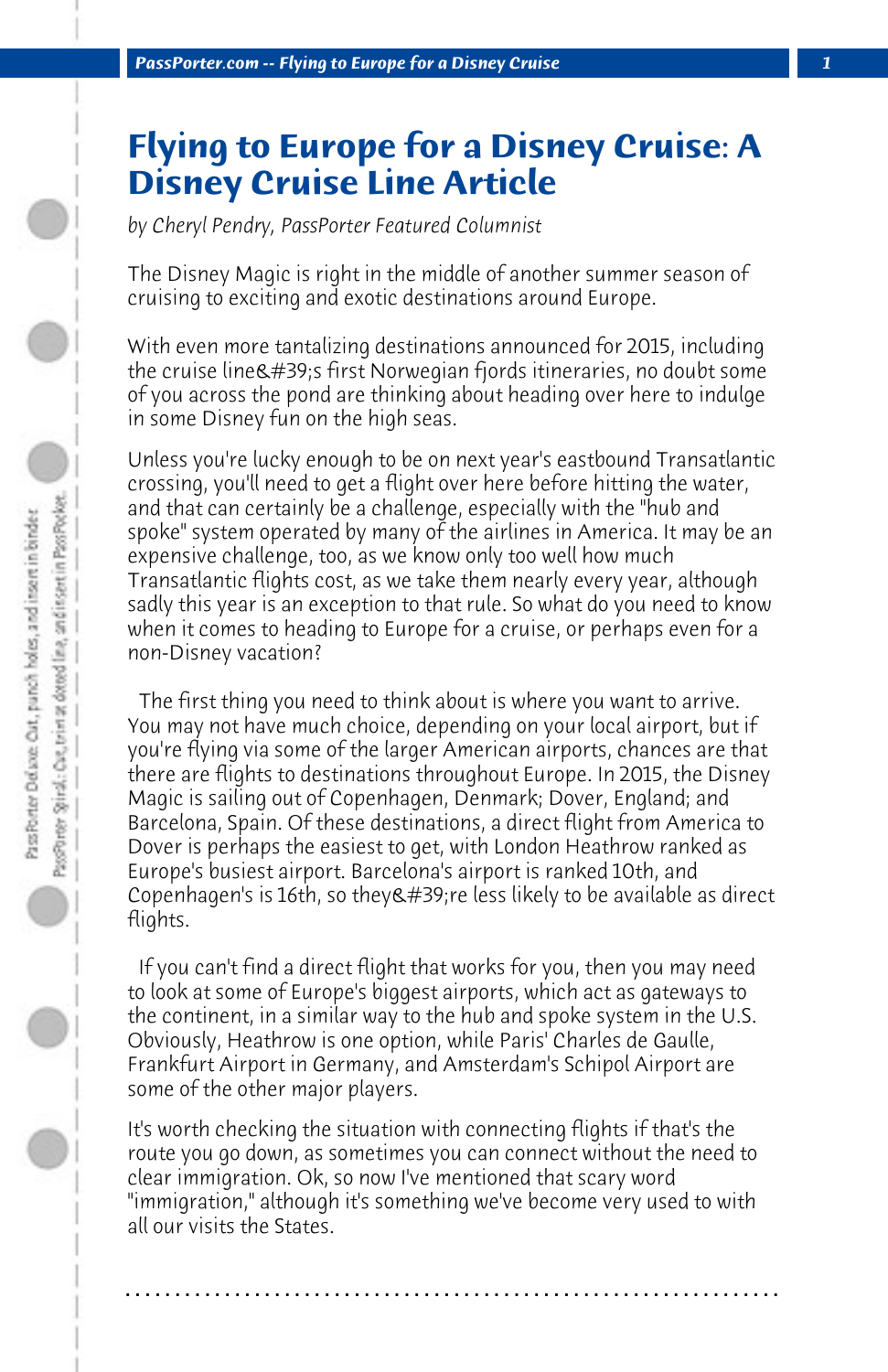Unlike Orlando International Airport, I can't promise that you'll be greeted in any European airport with the music from IllumiNations (and that is not a joke, I promise!), but entry is usually pretty straightforward. Your biggest challenge may be the wait to clear immigration. Airports all over the world do everything they can to keep these to a minimum, but from our experience, lines are more likely to build at bigger airports, as they have more people to deal with.

 A good rule of thumb is to ensure your passport will be valid for at least six months beyond your travel dates. If that could be an issue for you, be sure to renew your passport in plenty of time. You shouldn't need a visa for your visit, provided you have a passport that meets the above requirements, although you may need to complete a declaration form on the flight over to Europe, which you will then present when you get to the border control.

 Keep in mind that the vast majority of flights from America to Europe are red-eyes. Trust me, as we know only too well from many years' experience, unless you're lucky enough to afford a first class flight that includes a bed, you will arrive exhausted. We find that the longer the flight, the better; the time it takes to serve your onboard meal can really eat (excuse the pun!) into your sleep time. If your flight is only six or seven hours to begin with, then you won't have much opportunity to get some shut eye.

 If you can, it's always worth building a couple of days in before your cruise to acclimate to your new time zone and see the local sights. Whatever you do, plan on arriving at least one day ahead of your cruise, as a flight coming in on the morning of the day you depart is a recipe for disaster, should you encounter any delays. If you're coming into another airport in Europe, instead of taking the connecting flight straight away, you could also spend a couple of days in that city. After all, if your flight goes via Paris, how can you resist spending some time there before heading on to your final destination?

 Now a little while ago I mentioned first class travel and beds in the same sentence, and yes, that was correct. Having flown extensively internationally, we've become very spoiled. Despite the length of our domestic flights from Orlando to Hawai'i, those flights did not compare in any way whatsoever to the superb facilities and service you can get on international flights. While I can't promise you that all airlines are equally good, a lot are, as the transatlantic route is exceptionally competitive, with everyone trying to outdo everyone else.

 The things we've become used to include free meals and snacks (and

**. . . . . . . . . . . . . . . . . . . . . . . . . . . . . . . . . . . . . . . . . . . . . . . . . . . . . . . . . . . . . . . . . .**